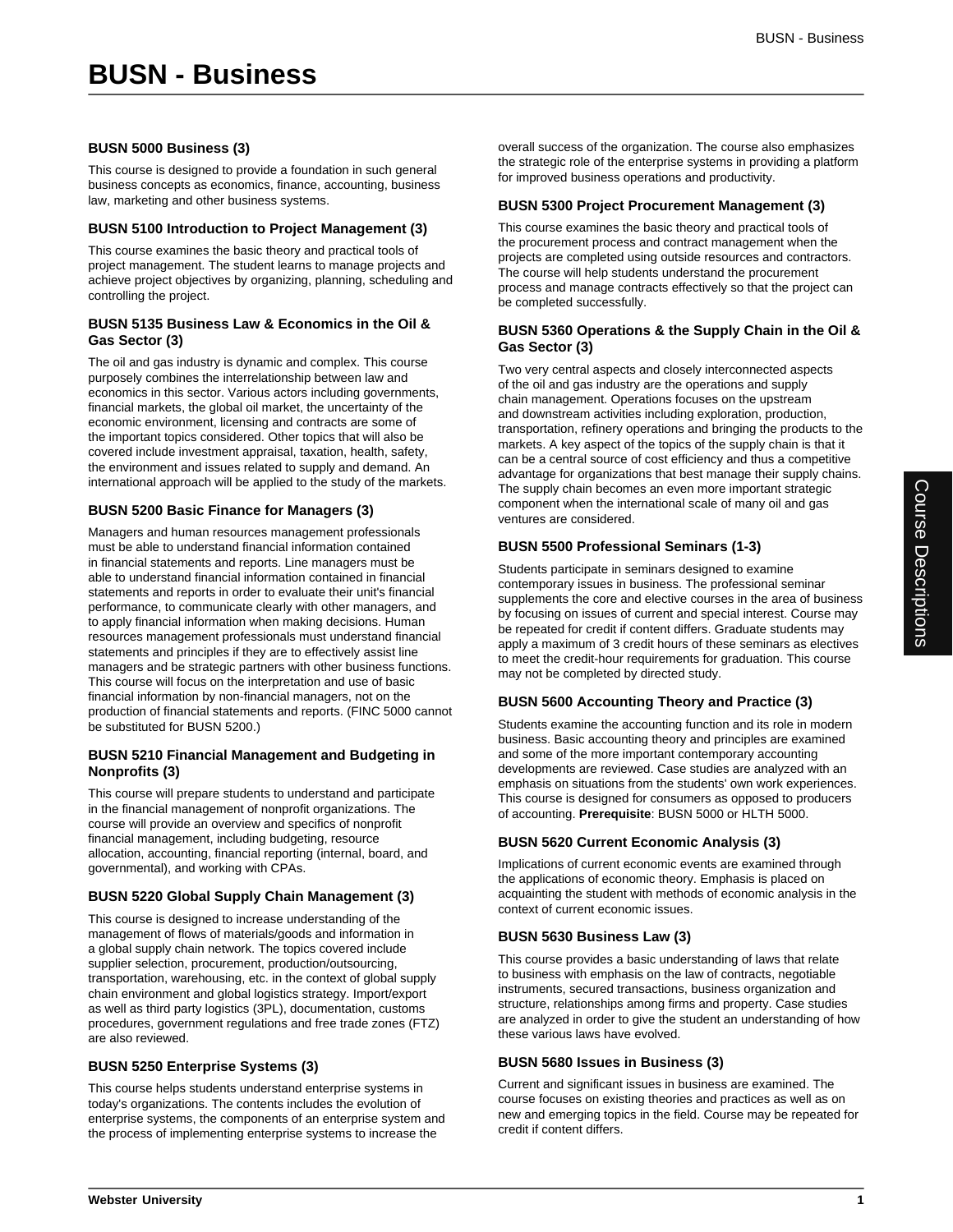# **BUSN 5700 Advances in Project Management (3)**

This course examines the advanced theory and tools for implementing projects in organizations and will provide a comprehensive overview of the skills needed and challenges to be faced in managing them. The primary goals of this course in Project Management are to help students understand important concepts and principles in project selection, scheduling, risk and resource management and develop analytical and interpersonal skills that will be useful to them as project managers. **Prerequisites**: BUSN 5100 and BUSN 5760.

# **BUSN 5760 Applied Business Statistics (3)**

The student examines the application of statistical analysis, hypothesis testing and regression analysis in business decision making. The course should focus on the utilization of statistical methods as applied to business problems and operations.

# **BUSN 6050 Macroeconomic Analysis (3)**

The course provides the consumer of macroeconomic news a conceptual foundation in macroeconomic theory. The goal is to prepare the manager/analyst to consume macroeconomic news and analysis and to draw independent conclusions. **Prerequisite**: BUSN 5620.

# **BUSN 6080 Business Information Systems (3)**

The student examines information systems in business organizations. This course will develop the framework for an information system and explore how systems that support the business functions of the organization are integrated and aid the manager with decision-making responsibilities within the operational, tactical, and strategic hierarchy of the company. Underlying the examination of various organizational information systems will be an exploration of emerging technologies that drive these systems. This course provides the student with the skills necessary to effectively understand and use information technology and shows how information technology provides organizations with a strategic competitive advantage. Students who have completed MNGT 5540 may not take BUSN 6080.

### **BUSN 6100 Quantitative Business Analysis (3)**

Students examine the techniques of optimum research allocation, emphasizing the application of the quantitative methods to practical problems. Topics covered include: optimum values, minimum and maximum values with and without constraints, queuing, linear models and techniques, and statistical methods. Emphasis is less on derivation than on application. Examples used for application come from all areas of business, manufacturing and institutional experience.

### **BUSN 6110 Operations and Project Management (3)**

This is a course that focuses on the major managerial issues in manufacturing management and the tools that can be used to manage them. Special attention will be given to project management, including PERT, critical path scheduling, and timecost models, in operations management and other business settings. The major operations management issues are quality management and control, capacity management, plant location, layout and design, production planning and scheduling, supply chain management and inventory management. The analytical tools covered include queuing theory, statistical quality control, linear programming and learning curves. Where appropriate, the use of operations management techniques in service and distribution organizations will be demonstrated. **Prerequisite**: BUSN 5760.

### **BUSN 6120 Managerial Economics (3)**

The student examines the application of microeconomic theory as applied to the managers' responsibilities within the organization. This course should emphasize the quantitative and qualitative application of economic principles to business analysis. **Prerequisites**: BUSN 5620 and BUSN 5760.

### **BUSN 6140 Business Research Analysis (3)**

The student examines the application of the tools and methods of research to management problems. The course focuses on the nature of research; the use of research in decision making; decision making; research concepts and methods for the collection, analysis and interpretation of data from surveys, experiments and observational studies; and the evaluation, use and presentation of research findings.

# **BUSN 6150 Business Communications and Technology (3)**

The student examines the methods, protocol, and appropriateness of various forms of communication for business decision making, which include written, oral, networking, teleconferencing e-mail and other modern methods of communication that are required in today's business world. The course should include all types of communications the student needs to operate in the national and international aspects of business, including sales promotions and financial promotions, as well as computer networking within the business structure.

### **BUSN 6160 Integrated Business Processes and ERP (3)**

This course provides students a comprehensive understanding of how Enterprise Resource Planning (ERP) Systems foster the integration of the fundamental business processes in today's business organizations. This course also examines the evolution of ERP and the components of a modern ERP system. There is a significant technology component to this class. Students directly practice real business functions and transactions in an ERP system to gain hands on experience.

# **BUSN 6180 Configuration of ERP Systems (3)**

Students will examine the configuration of ERP systems in organizations. Through the use of hands-on projects using an ERP system, students will explore the steps necessary to configure various business processes for the purpose of furthering the objectives of the organization. In addition, not only will students in this course become familiar with configuration, but their knowledge of the important business processes of organizations will also be reinforced. Students will also be expected to report on and explain their conclusions with respect to ERP system case studies. **Prerequisite**: ACCT 5310 or BUSN 6160.

### **BUSN 6185 Business Intelligence and ERP (3)**

The objective of this course is to demonstrate the concepts of Business Intelligence through hands on exercises. Concepts taught are: introduction to big data, online analytical processing (OLAP), multidimensional modeling, the databases' role in business intelligence (BI), and extract, transform and load (ETL) technology. There is a significant technology component to this class. Students will interact with a real business enterprise resource planning (ERP) system's operational and data warehouse. Hands-on exercises will be conducted on an ERP system such as SAP ERP R/3. **Prerequisites**: BUSN 6160 and BUSN 5760.